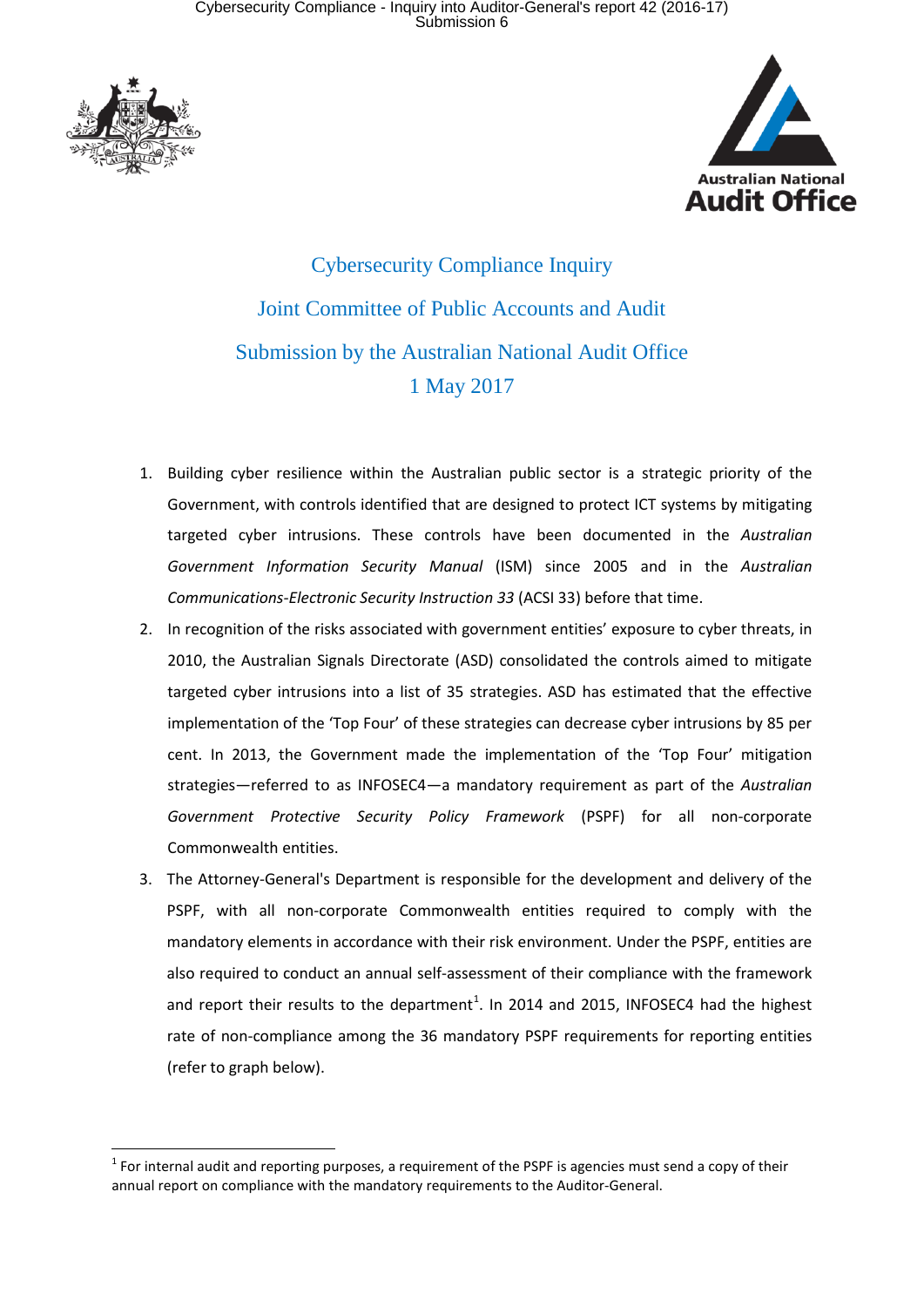Cybersecurity Compliance - Inquiry into Auditor-General's report 42 (2016-17) Submission 6



 $\overline{a}$ 





Note a: A total of 104 entities conducted an annual PSPF compliance self-assessment. Source: Attorney-General's Department, Protective Security Policy Framework 2014-15 Compliance Report.

- 4. Since [2](#page-1-0)013, the ANAO has conducted three cybersecurity performance audits  $2$ that assessed compliance with the INFOSEC4 requirements, with 11 different government entities subject to audit coverage. These audits found that only three of the entities reviewed were compliant with the requirements and were cyber resilient including the Department of Human Services, Australian Transaction Reports Analysis Centre and the Department of Agriculture and Water Resources. Entities that were not compliant with the mandatory requirements were not cyber resilient. The ANAO's audits and the PSPF self-assessment reporting point to a systemic issue of entities' non-compliance with the mandatory cybersecurity requirements.
- 5. The ANAO's most recent performance audit of cybersecurity, Audit Report No. 42 of 2016-17, *Cybersecurity follow-up Audit*—which is the subject of this inquiry—assessed

<span id="page-1-0"></span><sup>2</sup> ANAO report No.50 of 2013-14 *[Cyber Attacks: Securing Agencies' ICT Systems](https://www.anao.gov.au/work/performance-audit/cyber-attacks-securing-agencies-ict-systems)*, ANAO Report No.37 of 2015-16 *[Cyber Resilience](https://www.anao.gov.au/work/performance-audit/cyber-resilience)*, ANAO Report No.42 of 2016-17 *[Cybersecurity Follow-up Audit](https://www.anao.gov.au/work/performance-audit/cybersecurity-follow-audit)*